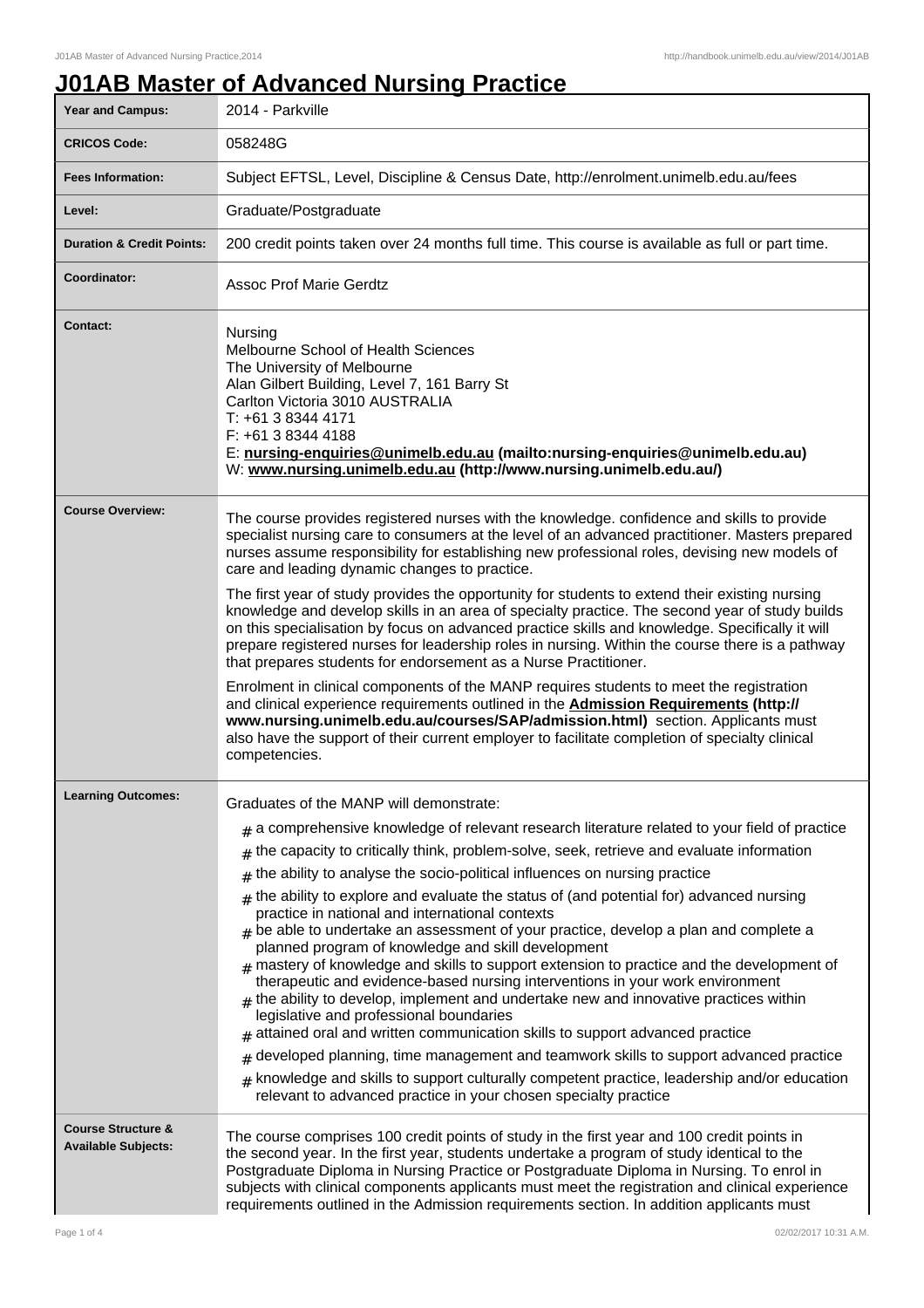|                         | also have the support of their current employer to facilitate completion of specialty clinical<br>competencies.<br>In the second year, students enter one of three pathways:                               |                                   |                          |  |  |
|-------------------------|------------------------------------------------------------------------------------------------------------------------------------------------------------------------------------------------------------|-----------------------------------|--------------------------|--|--|
|                         | Pathway 1 comprises 100 credit points of coursework subjects. To achieve a specialisation<br>award, assessment tasks completed in the second year must share the specialty focus of first<br>year studies. |                                   |                          |  |  |
|                         | Pathway 2 comprises 50 credit points of coursework subjects and a 50 credit point minor thesis.                                                                                                            |                                   |                          |  |  |
|                         | Pathway 3 comprises 100 credit points of prescribed subjects that lead to endorsement as a<br>Nurse Practitioner with the Nursing and Midwifery Board of Australia (NMBA).                                 |                                   |                          |  |  |
| <b>Subject Options:</b> | Pathway 1 - coursework                                                                                                                                                                                     |                                   |                          |  |  |
|                         | Students are required to undertake at least one research subject in their second year of study<br>(we recommend NURS90070).                                                                                |                                   |                          |  |  |
|                         | The remaining subjects are selected from the elective subjects listed below.                                                                                                                               |                                   |                          |  |  |
|                         | NURS90070 Implementing Evidence for Practice                                                                                                                                                               |                                   |                          |  |  |
|                         | NURS90067 Health Assessment for Advanced Practice 1                                                                                                                                                        |                                   |                          |  |  |
|                         | NURS90069 Clinical Leadership in Context                                                                                                                                                                   |                                   |                          |  |  |
|                         | NURS70002 Research in Practice                                                                                                                                                                             |                                   |                          |  |  |
|                         | NURS90071 Applications of Clinical Pharmacology                                                                                                                                                            |                                   |                          |  |  |
|                         | <b>Pathway 2 - Minor Thesis</b>                                                                                                                                                                            |                                   |                          |  |  |
|                         | The Minor Thesis is the pathway recommended for students considering future research and<br>higher degree studies.                                                                                         |                                   |                          |  |  |
|                         | Students undertake at least one research subject in their second year of study (we recommend<br>NURS70002).                                                                                                |                                   |                          |  |  |
|                         | <b>Pathway 3 - Nurse Practitioner</b>                                                                                                                                                                      |                                   |                          |  |  |
|                         | This is a prescribed study pathway that meets the Nursing and Midwifery Board of Australia<br>(NMBA) requirements for endorsement as a Nurse Practitioner.                                                 |                                   |                          |  |  |
|                         | Subject                                                                                                                                                                                                    | <b>Study Period Commencement:</b> | <b>Credit</b><br>Points: |  |  |
|                         | NURS90070 Implementing Evidence for Practice                                                                                                                                                               | Semester 2                        | 25                       |  |  |
|                         | PHRM90002 Pharmacology for Health Professionals                                                                                                                                                            | Semester 1                        | 12.50                    |  |  |
|                         | NURS90072 Advanced Nursing Practice in Context                                                                                                                                                             | Semester 2                        | 12.50                    |  |  |
|                         | NURS90067 Health Assessment for Advanced Practice1                                                                                                                                                         | Semester 1                        | 12.50                    |  |  |
|                         | NURS90069 Clinical Leadership in Context                                                                                                                                                                   | Semester 1                        | 12.50                    |  |  |
|                         | NURS90068 Health Assessment for Adv. Practice 2                                                                                                                                                            | March                             | 12.50                    |  |  |
|                         | NURS90071 Applications of Clinical Pharmacology                                                                                                                                                            | July                              | 12.50                    |  |  |
|                         | Second Year Master of Advanced Nursing Practice elective subjects                                                                                                                                          |                                   |                          |  |  |
|                         | All second-year MANP subjects are listed below with their semester and credit point waiting.                                                                                                               |                                   |                          |  |  |
|                         | Subject                                                                                                                                                                                                    | <b>Study Period Commencement:</b> | <b>Credit</b><br>Points: |  |  |
|                         | NURS90070 Implementing Evidence for Practice                                                                                                                                                               | Semester 2                        | 25                       |  |  |
|                         | NURS90067 Health Assessment for Advanced Practice1                                                                                                                                                         | Semester 1                        | 12.50                    |  |  |
|                         | NURS90069 Clinical Leadership in Context                                                                                                                                                                   | Semester 1                        | 12.50                    |  |  |

NURS70002 Research in Practice Semester 1 25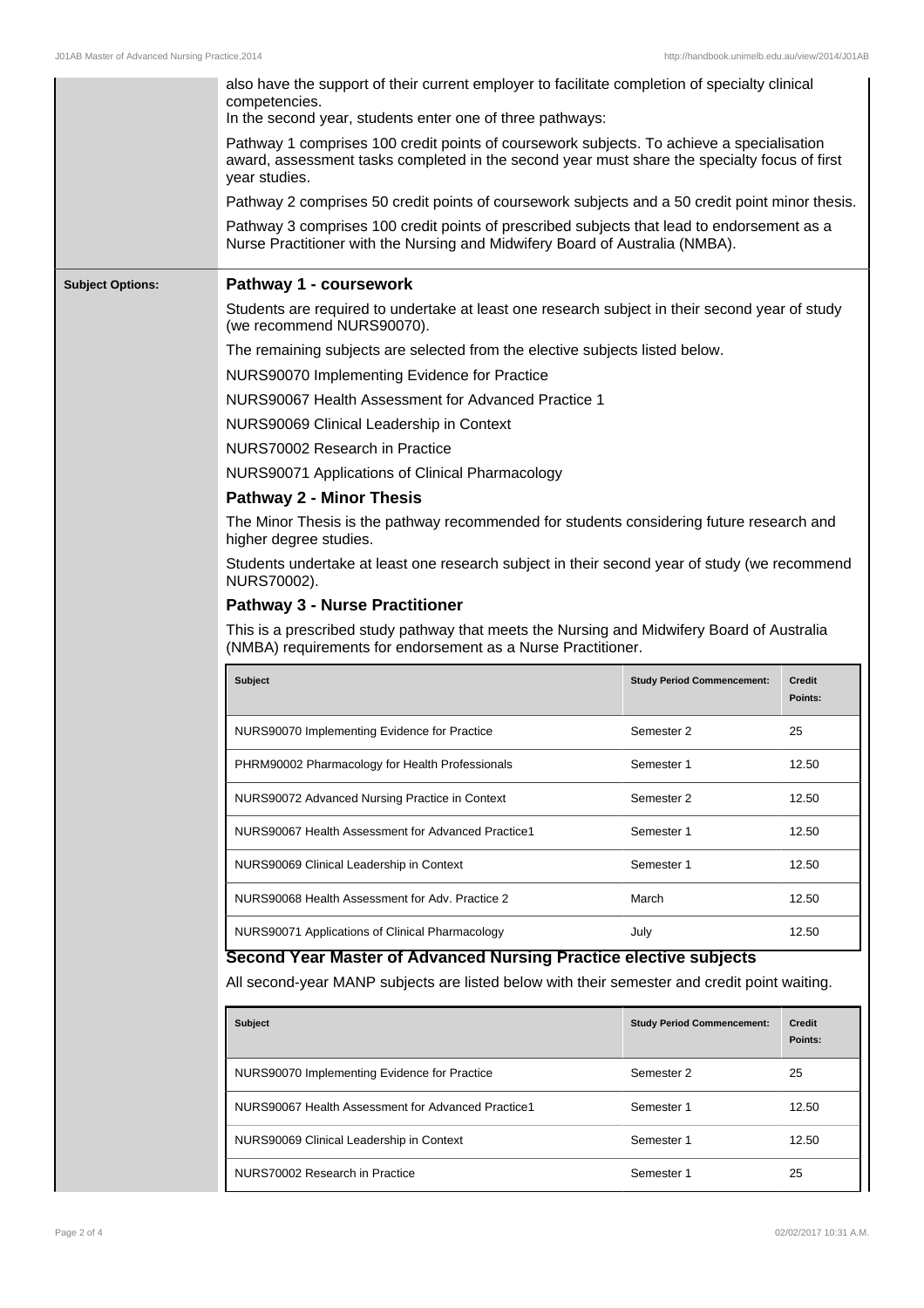|                                                   | NURS90071 Applications of Clinical Pharmacology                                                                                                                                                                                                                                                                                                                                                                                                                                                                                                                                                                                                                                                                                                                                                                                                                                                                                                                                                                                                                                                                                                                                                                | July | 12.50                 |  |
|---------------------------------------------------|----------------------------------------------------------------------------------------------------------------------------------------------------------------------------------------------------------------------------------------------------------------------------------------------------------------------------------------------------------------------------------------------------------------------------------------------------------------------------------------------------------------------------------------------------------------------------------------------------------------------------------------------------------------------------------------------------------------------------------------------------------------------------------------------------------------------------------------------------------------------------------------------------------------------------------------------------------------------------------------------------------------------------------------------------------------------------------------------------------------------------------------------------------------------------------------------------------------|------|-----------------------|--|
| <b>Entry Requirements:</b>                        | Admission requirements for all specialty and advanced practice courses:                                                                                                                                                                                                                                                                                                                                                                                                                                                                                                                                                                                                                                                                                                                                                                                                                                                                                                                                                                                                                                                                                                                                        |      |                       |  |
|                                                   | $_{\text{\#}}$ a Bachelor of Nursing (or equivalent training)<br>$*$ at least one year of clinical experience as a registered Division 1, 3 or 4 nurse within the<br>five years prior to applying for the course<br>$_{\text{\#}}$ current unrestricted registration with the Nursing and Midwifery Board of Australia (formerly<br>the Nurses Board of Victoria) in Division 1, 3 or 4 of the Register (courses with clinical<br>components only)<br>$_{\#}$ current employment and clinical support in your specialty area (courses with clinical<br>components only)<br># meet the University of Melbourne's <b>English language requirements (http://</b><br>www.futurestudents.unimelb.edu.au/int/apply/grad/english-req.html)                                                                                                                                                                                                                                                                                                                                                                                                                                                                            |      |                       |  |
|                                                   |                                                                                                                                                                                                                                                                                                                                                                                                                                                                                                                                                                                                                                                                                                                                                                                                                                                                                                                                                                                                                                                                                                                                                                                                                |      |                       |  |
|                                                   | If you are applying for the Postgraduate Diploma in Nursing Practice or Postgraduate<br>Certificate in Nursing Practice or a clinical specialisation in the Master of Advanced<br>Nursing Practice, you must provide evidence of current clinical employment and support<br>by submitting a completed Confirmation of Clinical Employment and Support<br>Form (http://www.nursing.unimelb.edu.au/_data/assets/pdf_file/0003/466050/<br>Confirmation of Employment and Clinical Support Form.pdf) with your application.                                                                                                                                                                                                                                                                                                                                                                                                                                                                                                                                                                                                                                                                                        |      |                       |  |
|                                                   | <b>ENTRY REQUIREMENTS FOR NURSE PRACTITIONER STREAM</b>                                                                                                                                                                                                                                                                                                                                                                                                                                                                                                                                                                                                                                                                                                                                                                                                                                                                                                                                                                                                                                                                                                                                                        |      |                       |  |
|                                                   | # Bachelor Degree of Nursing;                                                                                                                                                                                                                                                                                                                                                                                                                                                                                                                                                                                                                                                                                                                                                                                                                                                                                                                                                                                                                                                                                                                                                                                  |      |                       |  |
|                                                   | Meet the University of Melbourne English language requirements;<br>#                                                                                                                                                                                                                                                                                                                                                                                                                                                                                                                                                                                                                                                                                                                                                                                                                                                                                                                                                                                                                                                                                                                                           |      |                       |  |
|                                                   | Current general registration as a registered nurse with no conditions on registration relating<br>#<br>to unsatisfactory professional performance or unprofessional conduct;                                                                                                                                                                                                                                                                                                                                                                                                                                                                                                                                                                                                                                                                                                                                                                                                                                                                                                                                                                                                                                   |      |                       |  |
|                                                   | #<br>The equivalent of five (5) years full-time experience as a registered nurse with three (3)<br>years in specialty practice and one (1) year in an advanced practice nursing role, within the<br>past six (6) years;                                                                                                                                                                                                                                                                                                                                                                                                                                                                                                                                                                                                                                                                                                                                                                                                                                                                                                                                                                                        |      |                       |  |
|                                                   | # Postgraduate qualification in nursing practice, or equivalent***;                                                                                                                                                                                                                                                                                                                                                                                                                                                                                                                                                                                                                                                                                                                                                                                                                                                                                                                                                                                                                                                                                                                                            |      |                       |  |
|                                                   | Documentation of employer support and multidisciplinary mentorship arrangement<br>#<br>necessary to undertake extensions to practice in the workplace or related agencies.                                                                                                                                                                                                                                                                                                                                                                                                                                                                                                                                                                                                                                                                                                                                                                                                                                                                                                                                                                                                                                     |      |                       |  |
|                                                   | *Requirement of the Nursing and Midwifery Board of Australia for endorsement as a Nurse<br>Practitioner is the equivalent of three (3) years full-time experience in an advanced nursing role,<br>within the past six (6) years from the date when the complete application seeking endorsement<br>as a Nurse Practitioner is received by the Board.                                                                                                                                                                                                                                                                                                                                                                                                                                                                                                                                                                                                                                                                                                                                                                                                                                                           |      |                       |  |
|                                                   | ** Advanced practice nursing defines a level of nursing practice that uses extended and<br>expanded skills, experience and knowledge in assessment, planning, implementation, diagnosis<br>and evaluation of the nursing care required. Nurses practising at this level are educationally<br>prepared at postgraduate level and may work in a specialist or generalist capacity. (Australian<br>Nursing and Midwifery Council (ANMC) 2006).                                                                                                                                                                                                                                                                                                                                                                                                                                                                                                                                                                                                                                                                                                                                                                    |      |                       |  |
| <b>Core Participation</b><br><b>Requirements:</b> | It is University policy to take all reasonable steps to minimise the impact of disability upon<br>academic study and reasonable adjustments will be made to enhance a student's participation<br>in the University's courses. This course requires all students to enrol in subjects where they<br>must actively and safely contribute to clinical/field work activities. Students who feel their<br>disability will impact on meeting this requirement are encouraged to discuss this matter with the<br>Course Coordinator and the Disability Liaison Unit.                                                                                                                                                                                                                                                                                                                                                                                                                                                                                                                                                                                                                                                  |      |                       |  |
| <b>Graduate Attributes:</b><br>Page 3 of 4        | The Melbourne Experience enables our graduates to become: Academically excellent: have<br>a strong sense of intellectual integrity and the ethics of scholarship have in-depth knowledge<br>of their specialist discipline(s) reach a high level of achievement in writing, generic research<br>activities, problem-solving and communication be critical and creative thinkers, with an aptitude<br>for continued self-directed learning be adept at learning in a range of ways, including through<br>information and communication technologies Knowledgeable across disciplines: examine<br>critically, synthesise and evaluate knowledge across a broad range of disciplines expand their<br>analytical and cognitive skills through learning experiences in diverse subjects have the capacity<br>to participate fully in collaborative learning and to confront unfamiliar problems have a set of<br>flexible and transferable skills for different types of employment Leaders in communities: initiate<br>and implement constructive change in their communities, including professions and workplaces<br>have excellent interpersonal and decision-making skills, including an awareness of personal |      | 02/02/2017 10:31 A.M. |  |